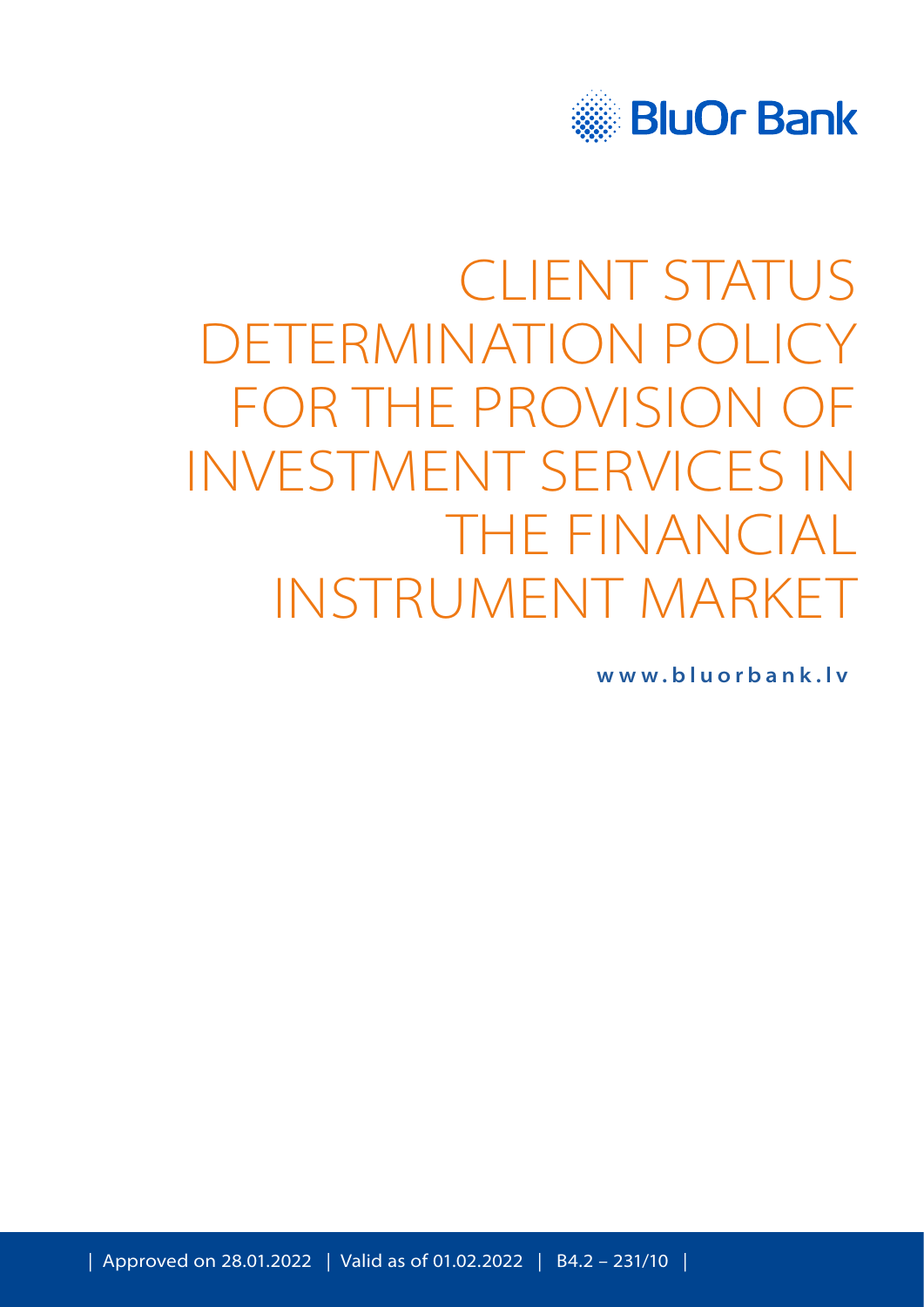

## <span id="page-1-0"></span>**CONTENTS**

| 1 <sup>1</sup> |  |
|----------------|--|
|                |  |
|                |  |
|                |  |

# **1. GENERAL PROVISIONS**

- **1.1.** The purpose of the Client Status Determination Policy (hereinafter referred to as the Policy) is to define the principles used by BluOr Bank AS (hereinafter referred to as the Bank) to determine the statuses provided for in applicable legislation in the provision of investment services for clients who use the investment services provided by the Bank, thereby ensuring protection of clients' interests.
- **1.2.** The Policy forms the basis for assigning, reviewing and changing the status of each client.
- **1.3.** The Bank shall implement the Policy in accordance with the applicable legislation of the Republic of Latvia, including regulatory enactments issued by the Financial and Capital Market Commission, the Bank's strategy and Articles of Association.
- **1.4.** The definitions used in the Policy conform to the Financial Instrument Market Law.
- **1.5.** By implementing its Policy, the Bank shall, within its capabilities, undertake to achieve protection of the client's interests to the highest extent possible during provision of its investment services, and to choose the client's status in accordance with the client's experience, knowledge and the goals they want to achieve by using the Bank's investment services.
- **1.6.** At the Bank, measures for granting the client's status shall be implemented by the structural divisions in charge of servicing clients' financial instruments accounts, the Investment Services Compliance Officer at the Compliance Control Department, the Brokerage Services Department, the Client Asset Management Department and the Financial Markets Department.

#### **2. GUIDELINES FOR DETERMINING CLIENT STATUS**

- **2.1.** The Bank shall grant one of the statuses stipulated in the Financial Instrument Market Law to the client: *retail client, professional client or eligible business partner*.
- **2.2.** The relevant status shall be granted to the client on the basis of information about their previous experience and knowledge with respect to investment services and financial instruments, an assessment of the client's experience with concluding financial instrument transactions by competent Bank personnel, and if possible, analysis of other indicators of the client's activities and profile in accordance with the requirements of the Financial Instrument Market Law.
- **2.3.** The Bank shall notify its clients of their status prior to commencing provision of investment services. Clients shall be informed by post, at the Bank or via Internet Bank.
- **2.4.** In order to ensure control of the compliance of the provision of investment services with the status of the client, as well as the compliance of the granted status with the client's actual operations and profile, the Bank shall regularly monitor the client's transactions with financial instruments. If any criteria specified in the Financial Instrument Market Law are identified, the Bank may decide to apply a different status to the client.
- **2.5.** The client's status may also be changed upon the client's initiative by filling in the relevant application. Before changing the client's status, the Bank shall verify that the client's status change is justified and complies with the requirements of the Financial Instrument Market Law.